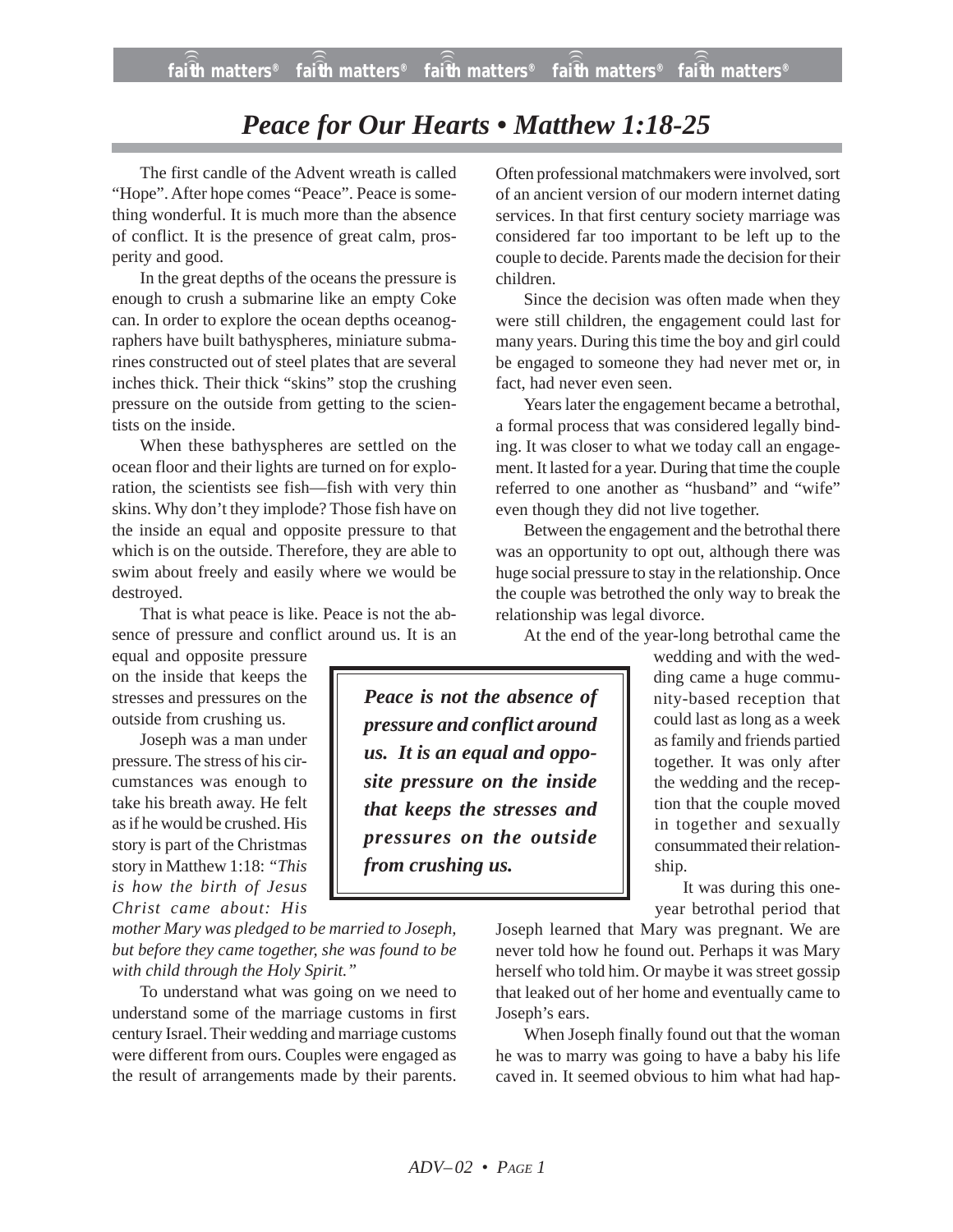## **faith matters® faith matters® faith matters® faith matters® faith matters®** ))) ))) ))) ))) )))

pened. He had assumed that she loved him. He had assumed she was a virgin. He had assumed she was a completely different kind of woman than he now knew her to be. How do you describe the churning mixture of love, disappointment and anger? He was hurt and humiliated and angry. But he still loved her and wanted her.

In a small town like theirs everyone would soon know. Maybe everyone already knew. They probably even knew the other guy's name.

He must have wondered how to respond. Should he put his fist through a wall, go out and get drunk, lie in his bed and cry or leave town and never show his face again? Gone forever were his dreams of a great wedding and happy reception and living happily ever after.

When caught by surprise, when crushed by circumstances, when deeply disappointed, it is hard to imagine that even God himself could ever make life good again. Perhaps you have been where Joseph was. Maybe you are there right now. It feels like someone has hit you in the stomach with a baseball bat. It seems like circumstances are crushing you in. Life is caving in.

Joseph was a good man. He wanted to do the right thing. Not all of us are like that. Some of us would want to get even. Some of us would want to apply the ancient code of retribution – an eye for an eye and a tooth for a tooth. We want revenge. But not Joseph! *"Because Joseph her husband was a righteous man and did not want to expose her to public disgrace, he had in mind to divorce her quietly."* (Matthew 1:19)

Joseph had concern and compassion for the woman he thought had so cruelly betrayed him. From the information he had she was immoral, unfaithful and, under Hebrew law, she had committed a capital crime and could be stoned to death. In his wildest imagination Joseph could not have imagined any kind of acceptable explanation for her pregnancy. Yet he wanted to protect her from embarrassment, from harassment and from public disgrace.

I admire Joseph. I would like to be like him for it seems to me that the more common response to such a situation would be to criticize and condemn his wife-to-be. You've heard the response of those who have been wronged. Maybe you're read the divorce papers. You have been around those who have been hurt. Rarely is there a lot of love or compassion or generosity.

Joseph was not a Christian because there was not yet a Christ but he certainly was "Christian" in his response to the disaster of his life. First in his mind and priorities was to do what was right, not to retaliate or to compensate for his own injury. No wonder that out of a whole generation of men God chose Joseph to be the human father to raise his Son on earth.

May we all be like Joseph. May you and I want to do the right thing when we are cheated, criticized, attacked or betrayed. The world is full of people who get aggressive, defensive and self-centered and who see others as the enemy to be defeated. Blessed are those who want to do what is right no matter how hard that might be.

Joseph had pretty much made up his mind what was the right thing to do. He would initiate a divorce, but he would do it in a decent way, privately and quietly. He would not say anything ill about Mary. He would simply carry the hurt in his heart, but he would treat her with dignity and respect whether she deserved it or not. This would free her to marry the father of her child. Joseph would carry his heartbreak alone for the rest of his life.

I wonder if he cried himself to sleep that night. I wonder if he forced himself to sob quietly so no one else would hear or know. After all, if he was like most men in that generation in Israel he did not live alone. That was a luxury very few had. Most likely he lived in a house with an extended family, so the sobs had to be silent. He may have tried to stay awake, thinking that would prolong the night, for when the sun rose it meant he had to do what he had decided to do. But sleep crept up on him and finally he dozed off and . . .

> *. . . an angel of the Lord appeared to him in a dream and said, "Joseph, son of David, do not be afraid to take Mary home as your wife, because what is conceived in her is from the Holy Spirit. She will give birth to a son, and you are to give him the name Jesus, because he will save his people from their sins."*

When he awakened the next morning Joseph must have thought this was the strangest dream he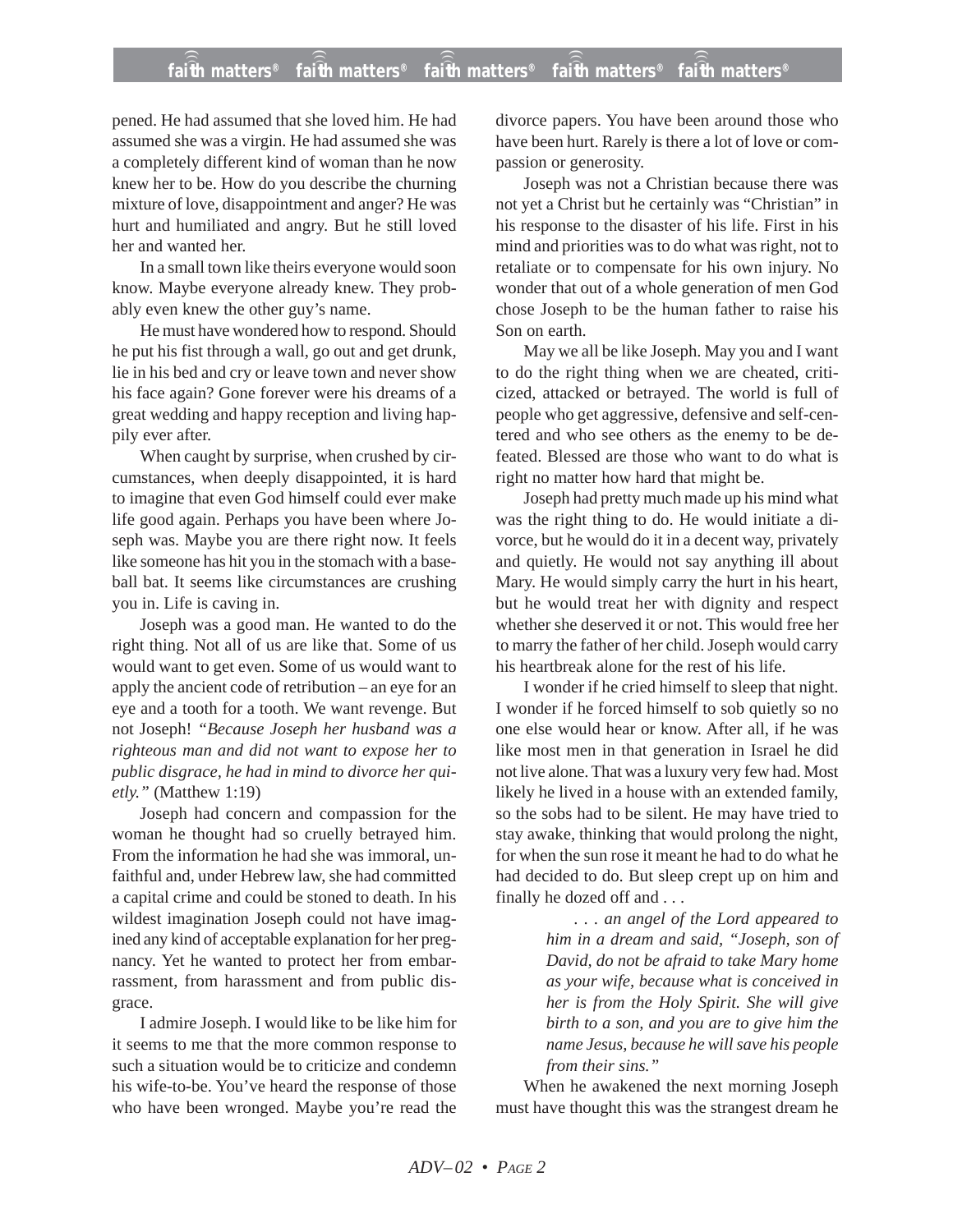## **faith matters® faith matters® faith matters® faith matters® faith matters®** ))) ))) ))) ))) )))

had ever had. Perhaps he laughed for the first time in days at the amazing ingenuity of the human mind to rationalize absolutely anything if we want it badly enough. This dream was so farfetched that he couldn't help but wonder if it was actually real and true. How could Joseph know that he was the focal point of the fulfillment of an ancient prediction made by the prophet Isaiah hundreds of years earlier? Matthew 1:22-23 tells us:

> *All this took place to fulfill what the Lord had said through the prophet: "The virgin will be with child and will give birth to a son, and they will call him Immanuel" which means, "God with us."*

Usually I'm skeptical when people tell me they had a dream from God and God told them something directly. I usually want to ask what they had for dinner the night before or what they have been smoking. Yet, I know that God uses a variety of methods and messengers to communicate his truth. So, if Joseph had come to me the next morning and asked whether or not to believe the dream, I would say yes. Not because of the content of the dream and not because of the message but because Joseph was a righteous man who wanted to do what was right. He wasn't the kind of man who chased after wacky visions. He was a solid, steadfast, predictable, godly man. I would say, "Joseph, I believe you just heard a message from God!"

But it raises a question of what I would do if I faced Joseph's stress and turmoil and wanted direction from God. I'm sure I would pray like I had never prayed before in my life. And I would read the Bible and seek to there find perspective and wisdom from God. I would seek the counsel of a

few wise and godly friends. And, I would trust God to get his message to me any way he wanted to communicate it. I certainly wouldn't demand of God an angelic appearance or a dream like Joseph had because the whole point

is that the message was from God. It wasn't the method God used that was important.

When Joseph awakened the next morning he faced one of the most important decisions of his entire life. *"When Joseph woke up, he did what the* *angel of the Lord had commanded him and took Mary home as his wife."* That was not an easy thing to do. It would have been easier to get the divorce, forget about Mary and find another wife in town. To marry Mary meant living with rumors and whispers about their marriage for the rest of his life. It meant raising a child who was not his own. It meant future years with a long list of unanswered questions. But he did it because it was the right thing to do, not because it was the easy thing.

Remember, Joseph was a righteous man. Obeying God and doing what was right was far more important to him than taking the easy path. He demonstrated something that millions of Christians have learned in every generation since Joseph woke up that next morning—that the right way is often the hard way. Years later, it was Jesus who said in Matthew 7:13-14:

> *"Enter through the narrow gate. For wide is the gate and broad is the road that leads to destruction, and many enter through it. But small is the gate and narrow the road that leads to life, and only a few find it."*

Too often we choose what is wrong and easy. If things don't work out well in short order we assume that we made a terrible mistake. Let's learn from Joseph—do what is right whether it turns out easy or not.

It was not only the emotional strain and social pressure, for Joseph it was also sexual deprivation. It is so interesting that the Bible would mention this in telling the Christmas story. It seems to be very private and intimate information that the rest of us do not need to know. To those of us in the 21st century it is particularly interesting because our

*…the right way is often the hard way.*

society has taught us that sexual satisfaction is virtually a human right. Many insist that sex must precede marriage or go outside marriage. If there is a desire, no matter how il-

licit, it should be satisfied regardless of the cost or consequences.

Joseph was willing to postpone a sexual relationship he had every right to exercise. He waited because he thought it was the right thing to do. He